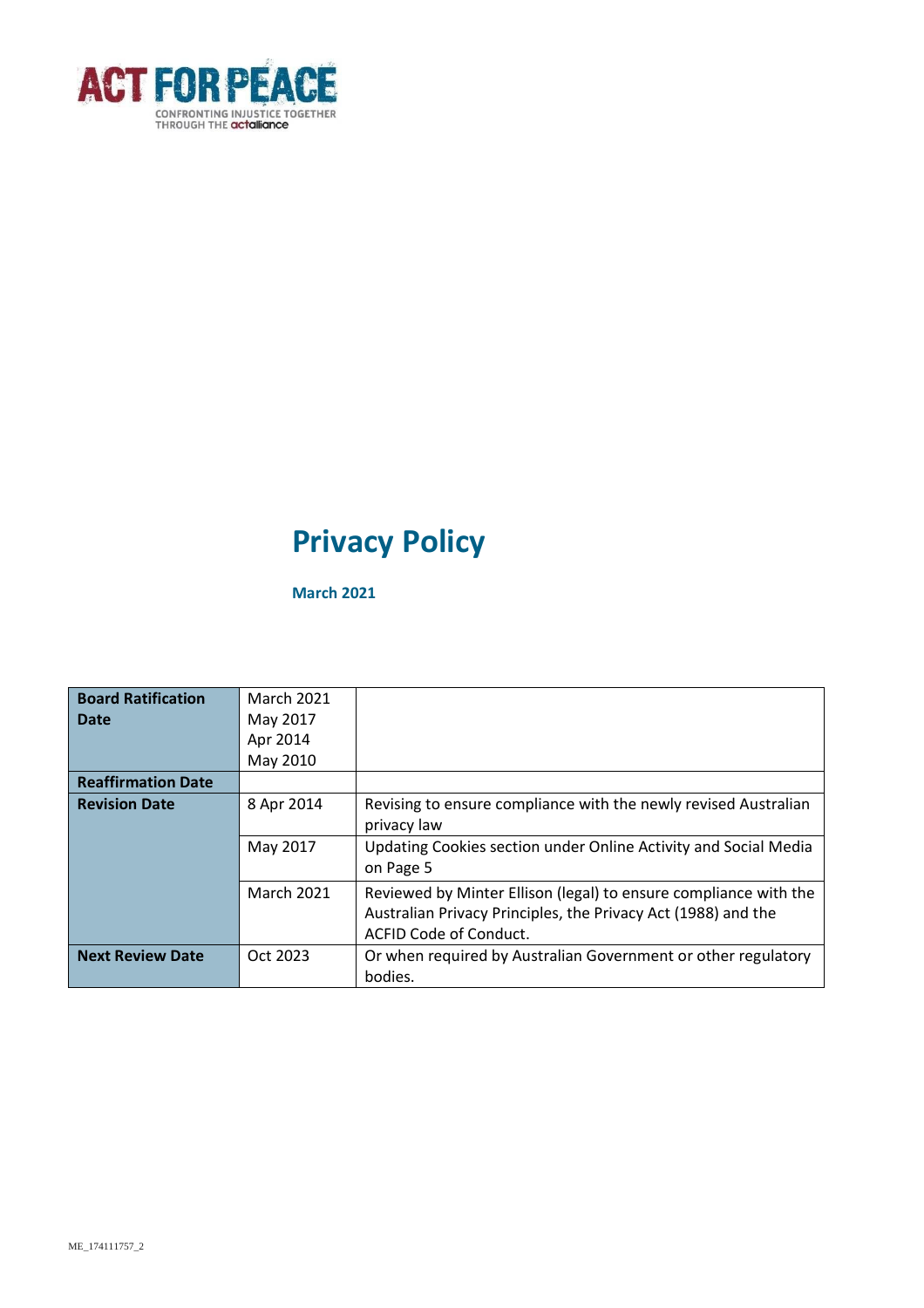#### **Your privacy is important to us**

Act for Peace Ltd (ABN 86 619 970 188) ("we", "us" and "our") is the international aid agency of the National Council of Churches in Australia . Your privacy is very important to us and we are committed to using your personal information responsibly. When handling personal information we are guided by the *Privacy Act 1988* (Cth) (**Privacy Act**) and any other applicable privacy laws, the Australian Privacy Principles (Schedule 1, Privacy Act), and the ACFID code of conduct.

This Privacy Policy sets out how we manage personal and sensitive information, including in relation to our website located a[t www.actforpeace.org.au](http://www.actforpeace.org.au/) ("Website") and what to do if you have questions, concerns or complaints. We may occasionally revise this Privacy Policy in our sole discretion by updating our privacy webpage [www.actforpeace.org.au/privacy.](http://www.actforpeace.org.au/privacy) The revised Privacy Policy will take effect when it is posted on our Website.

In this Privacy Policy, personal information as defined in the Privacy Act means any information or opinion about an identified individual or an individual who is reasonably identifiable, whether true or not and whether recorded in material form or not. Sensitive information as defined in the Privacy Act includes, but is not limited to, information or an opinion about an individual's race or ethnic origin, political opinions, membership of a political association, religious beliefs or affiliations, philosophical beliefs and health information.

By making a donation, signing a petition or campaign action, registering for our email newsletter, visiting our Website, volunteering with us, applying for employment with us or otherwise providing us with your personal information, you consent to your personal information (including your sensitive information) being collected, used and disclosed, and stored as set out in this Privacy Policy.

Remember, you are in control of the personal information you have with us. You can choose what personal information you provide to us (including being anonymous or using a pseudonym), and subject to certain legal exceptions you can change or access your personal information in accordance with this Privacy Policy.

If you have any questions about this Privacy Policy or if you wish to request access to your personal information, correct or update your details, raise any privacy concerns, opt out of future communications, or have any queries, please contact us at:

- attention: Complaints Officer
- emailing info@actforpeace.org.au:
- calling 1800 025 101; or
- writing to Act for Peace, Locked Bag Q199, QUEEN VICTORIA BUILDING NSW 1230

#### **Why do we collect your personal information?**

We collect personal information to meet your expectations as a supporter including for the purpose of processing your donations, newsletter subscriptions, or change of details – to tell you about our work and about opportunities to take action including through campaigns, appeals, events or volunteering. It is important that we tell you about how your support is making a difference to the communities we serve together. To help us communicate with you better we collect information about your history and engagement with Act for Peace, as well as details you may choose to provide about your values, interests and beliefs.

You can set your own preferences for how you will hear from us by contacting us using the contact details above.

You do not have to provide us with your personal information and it's your choice how much information you provide. However if you do not provide us with your personal information, it will be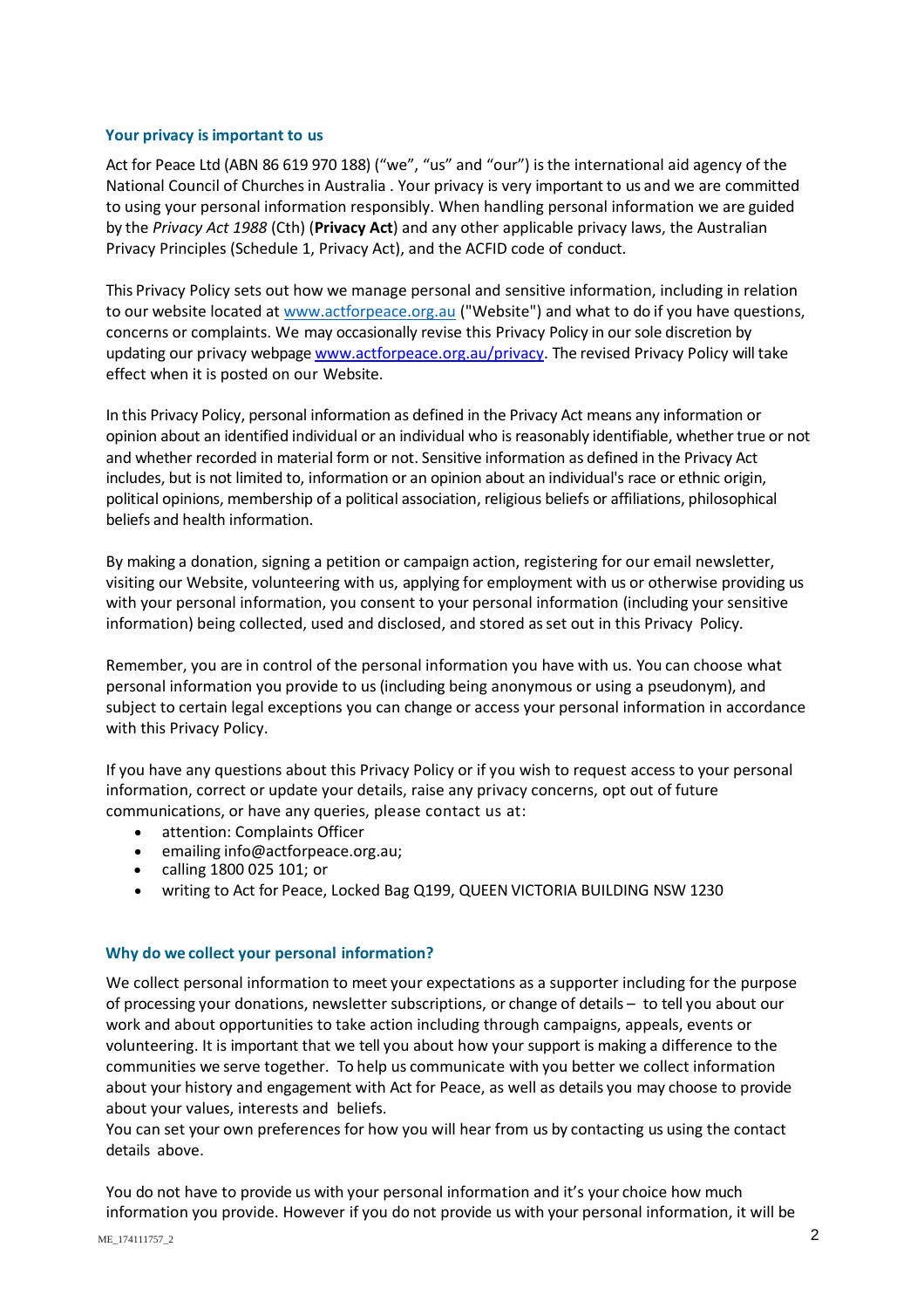difficult for us to contact you or fulfil a request. For example, we can't give you a tax receipt, record your support for a petition or send you information about the work you are funding if we don't have your name and address.

Where we collect your personal information for a specific purpose not outlined above, we will provide you with a collection notice which explains the primary purpose and any related secondary purposes for which we are collecting your personal information.

We also collect personal information about you if you are an employee, contractor, consultant, volunteer or job applicant.

## **What information do we collect?**

The types of personal information we collect may include:

- personal details, like your name, date of birth or gender
- contact details, like your address, phone numbers and email address
- payment information for donations, such as your bank account or credit card details
- a history of your support for our work and interactions with Act for Peace, including donations, petitions and campaign actions, emails, and letters and phone calls
- your communication preferences
- details you may choose to provide about your values, interests and beliefs including your denomination or home parish (some of which is defined in the Privacy Act as sensitive information)
- your interactions with Act for Peace-related websites
- photos or stories about you if you have attended one of our events
- work experience or references, and bank account details for payment if you apply to work or volunteer with us
- Your passport details if you are likely to travel internationally on a work or volunteer assignment for Act for Peace.

#### **How do we collect your personal information?**

In most cases, we'll ask you for this information directly, for example when we ask you to complete a donation coupon, in a telephone conversation with you, when you sign a petition online, in a survey or in a form relating to human resource management if you volunteer or work with us..

However, some information is collected automatically (like via cookies on our Website which collect information regarding the online activity of visitors to our website) or from another source (like updating mailing addresses from Australia Post, information that is listed in public directories, obtaining details for potential future supporters from like-minded organisations or where we buy a marketing list you have agreed to be on). If someone makes a donation on your behalf, and asks that you receive information about their gift, we will collect the personal information they provide about you. We also collect information from third-party suppliers who fundraise for us, or organise workplace giving.

#### **How do we use your personal information?**

We are committed to maintaining your privacy and we will only use your personal and sensitive information for the purpose for which it was provided to us, other related purposes that would reasonably be expected by you, with your consent, or where we are permitted or required to do so by law.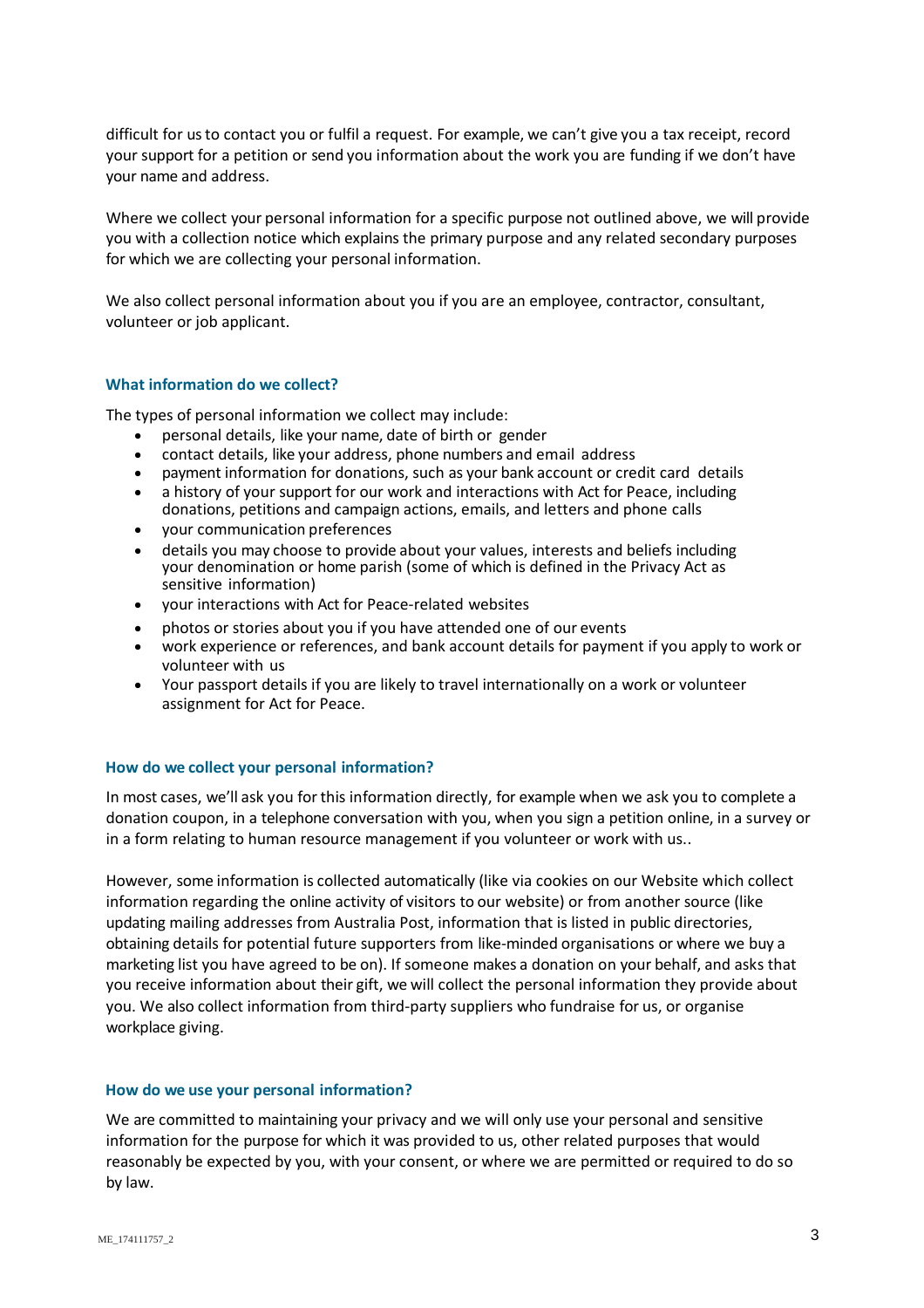Such purposes include:

- processing donations and issuing receipts
- responding to your comments or questions
- providing follow-up information about Act for Peace's activities
- supporter research
- requesting financial, campaigning, volunteering or other support
- measuring the level of support received and the effectiveness of our campaigns
- providing you with marketing material such as our newsletter (unless you opt-out of receiving such information)
- complying with our reporting obligations to the Australian Taxation Office and other government agencies
- any other purposes identified at the time of collecting your information
- managing volunteers, employees, contractors, and consultants
- the general management and conduct of Act for Peace
- complying with our legal obligations.

If we also obtain your sensitive information, we will only use your sensitive information (such as your faith, values or opinions) for the purposes listed above, or other directly related purposes or purposes to which you otherwise consent.

## **Use and disclosure of your personal information**

We occasionally may require external suppliers to assist us in our activities, for example when printing a large number of letters to our supporters, and if appropriate, we may provide your personal and sensitive information to third parties who provide services on our behalf (such as mail, database, telephone, IT, cloud storage, audit, payment processing and research services). While most of these suppliers are based in Australia, your personal information may be transferred to a destination outside Australia.

In any case where we need to disclose your information to a third party, we will ensure this is done securely and only for the purposes outlined above. We have confidentiality agreements in place with many of our service providers and external agencies, and with staff and volunteers who handle personal information that we provide to them.

Importantly, we won't rent, sell or exchange your information.

We will not use or disclose your personal and sensitive information for any purpose other than the purpose for which it was collected (or a related purposes), in accordance with your consent and instructions, as provided through the exclusions set out in the APPs, in accordance with the specific collection notice provided to you by us at or near the time of collection of your personal and sensitive information, or where we are permitted to do so by law.

#### **How do we keep your information secure?**

We take commercially reasonable steps to keep your information safe (whether electronic or in hard copy) and to keep it accurate, complete and up to date. For example, whenever we ask for your financial details online, we use security-encrypted response forms. Our employees and service providers are obliged to keep personal and payment card information confidential and secure. We keep most of your personal information secure in our supporter database, and physical copies of your information, such as donation forms, are kept securely and destroyed if not needed. Your personal information will stay on the database indefinitely until you advise you would like it removed, unless we take such steps as are reasonable in the circumstances to de-identify it or destroy it earlier in accordance with applicable privacy law requirements. Staff and volunteers are required to sign our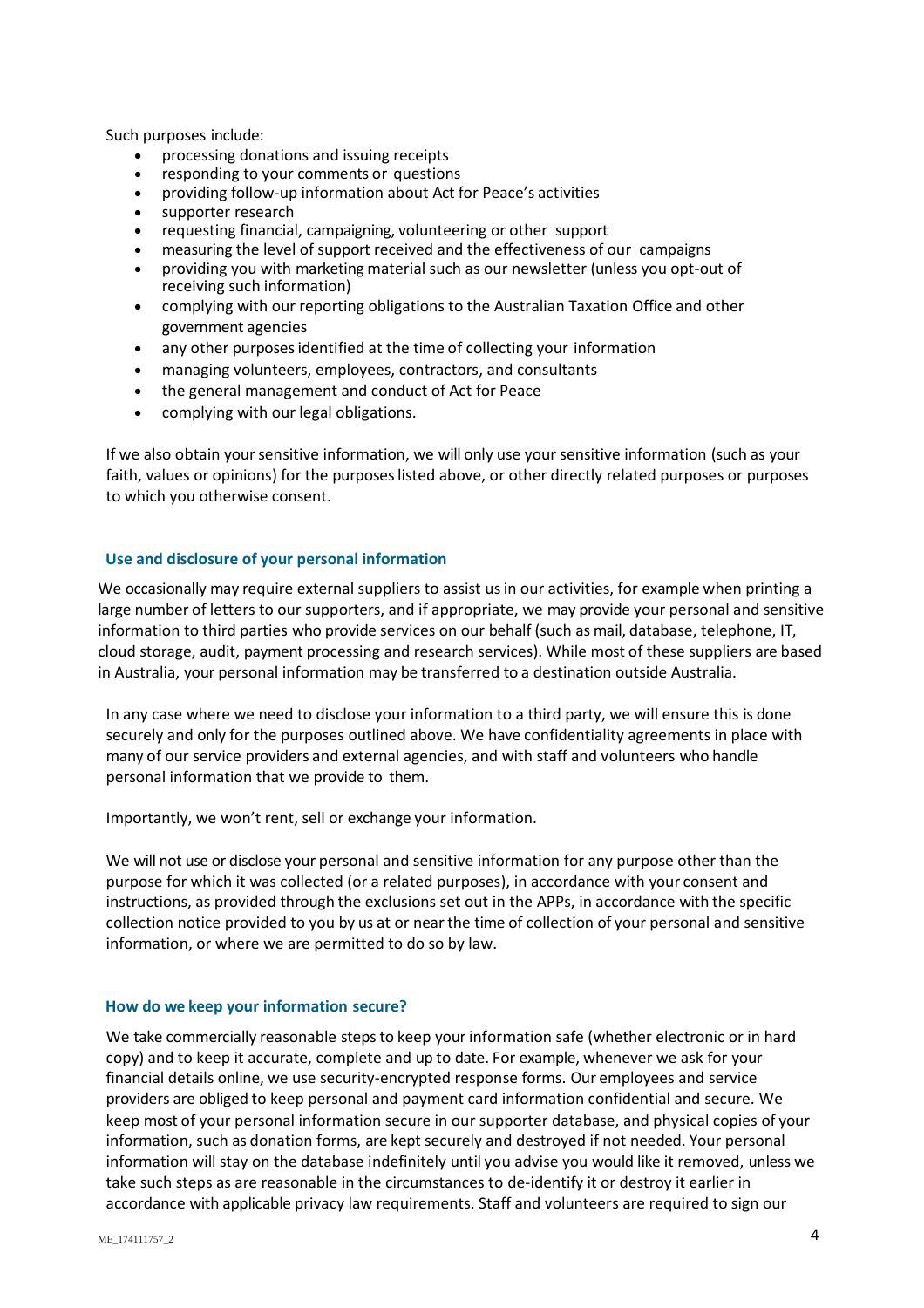policies relating to privacy, and background and police checks are conducted for relevantroles.

#### **Online Activity and Social Media**

#### *Cookies*

When you visit our website, we will collect and store your computer's assigned IP address, the date and time of your visit, the information accessed and the referring page. We will also collect other data for statistical purposes. This information may sometimes be linked to your personal information. Like many websites, our website may use 'cookies' from time to time to record some of this information. Cookies are small text files that the website transfers to your computer through your web browser to enable the website's systems to recognise your computer. This information may be used for personalising your experience on our websites and the communications you receive from us, or for website administration, statistical and maintenance purposes. You have the ability to accept or decline cookies by modifying the settings in your browser. Please note that some parts of the website may not function fully for users that disallow cookies.

## *Third party links*

Our website contains hypertext links to other third-party websites. Act for Peace is not responsible for the privacy practices or the content of such websites which will be governed by the privacy policy of third parties.

#### *Social Media*

You can also engage with Act for Peace through social media, like Facebook, Twitter, Instagram, etc. You can always control how you receive content through each platform's settings.

# **Accessing and correcting your information**

We will, on request, provide you with access to the personal information we hold about you subject to certain legal exceptions. We will notify you of the basis for any denial of access to your personal information. If you wish to have your personal information deleted, we will take reasonable steps to delete it subject to certain legal exceptions, including where we need to keep it for legal, auditing or internal risk management reasons.

You may ask us to update, correct or delete the personal information we hold about you, subject to certain legal exceptions. We take reasonable steps to ensure that the personal information that we collect and hold is accurate, complete and up-to-date. However, we rely on you to advise us of any changes to your personal information to help us maintain accurate, complete and up-to-date information. If we are satisfied that any personal information we hold about you is inaccurate, incomplete, out of date, misleading or irrelevant (having regard to the purpose for which it is held) we will take such steps (if any) as are reasonable in the circumstances to correct that personal information. This may include notifying third parties to whom we have disclosed that personal information. If we do not agree that personal information we hold about you is inaccurate, incomplete, out of date, misleading or not relevant you may ask that we attach a statement to this effect to our record.

To request access to your personal information, or if you wish to update or correct your personal information, please contact us using the contact details provided above.